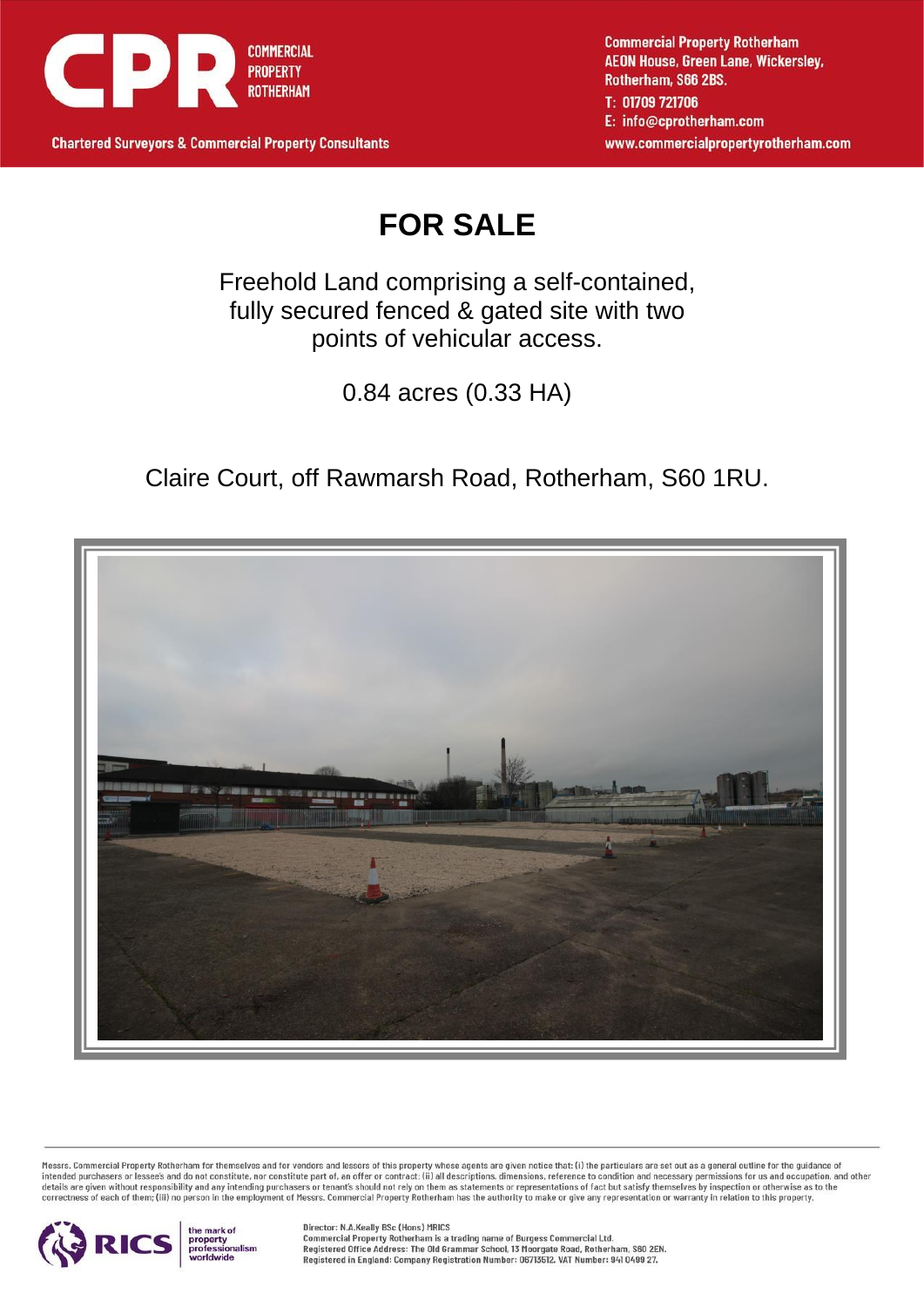

## **LOCATION**

The subject land is situated on the periphery of Rotherham town centre, between the A630 (Centenary Way) and the A633 Rawmarsh Road with Rotherham town centre being approximately ½ mile to the South and Parkgate Retail World Shopping Centre approximately 1 mile to the North. The location benefits from easy access to Junctions 33 and 34 of the M1 motorway together with the centres of Rotherham, Sheffield and Doncaster.

## **BRIEF DESCRIPTION**

A very rare opportunity has arisen to acquire a level, selfcontained plot of land which benefits from the following:

- Fully secure with steel palisade fencing to the perimeter.
- Two points of vehicular access via steel palisade gates.
- Concrete & hardcore surface.
- All mains services available.

- Infrastructure in-situ for 8.No towers ready to facilitate CCTV & flood lighting.

### **SITE**

The site extends to 0.84 acres (0.33 HA)

## **RATING ASSESSMENT**

We have consulted with the Valuation Office Agency and understand the site has a rateable value of £9,400 and is listed as "Car Park & Premises", with a second rateable value having been removed from the rating list. Please note this figure does not constitute the business rates payable.

#### **FIXTURES & FITTINGS**

The fixtures and fittings mentioned in this brochure will remain available for the benefit of the in-going occupier; neither the Agent nor their Clients can offer any form of warranty as to their working order, or suitability for any particular purpose.

#### **SERVICES**

Mains electricity, gas, water and drainage are understood to be connected to the site. None of the services have however been tested. We would recommend all interested parties to satisfy themselves as to the suitability and capacity of all services prior to entering into any legal and financial commitment.

**Commercial Property Rotherham** AEON House, Green Lane, Wickersley, Rotherham, S66 2BS. T: 01709 721706 E: info@cprotherham.com www.commercialpropertyrotherham.com

### **PLANNING**

The land presently benefits from planning consent for use as a car park. We would recommend any seriously interested parties to make all enquiries with the planning department of the Local Borough Council regarding any alternative uses.

## **TENURE**

Freehold.

#### **PRICE**

o/a £375,000

## **VAT**

VAT at the prevailing rate will be levied on the sale price.

#### **MONEY LAUNDERING**

The Money Laundering Regulations currently place a legal requirement on a prospective purchaser to provide two acceptable forms of I.D.

## **VIEWING & FURTHER DETAILS**

Viewing and further information is available by contacting the Sole Agent, Commercial Property Rotherham on 01709 721706.

#### **DISCLAIMER**

Nothing in this brochure may be taken as offering any warranty as to the existence, suitability, adequacy or serviceability of any mains or other service, central heating installation, fixture or fitting, plumbing or wiring installation, security system, remedial or treatment work. Measurements are taken by a Disto laser measuring device. We would suggest that Purchasers or Tenants satisfy themselves as to their accuracy prior to purchase or entering into a Lease.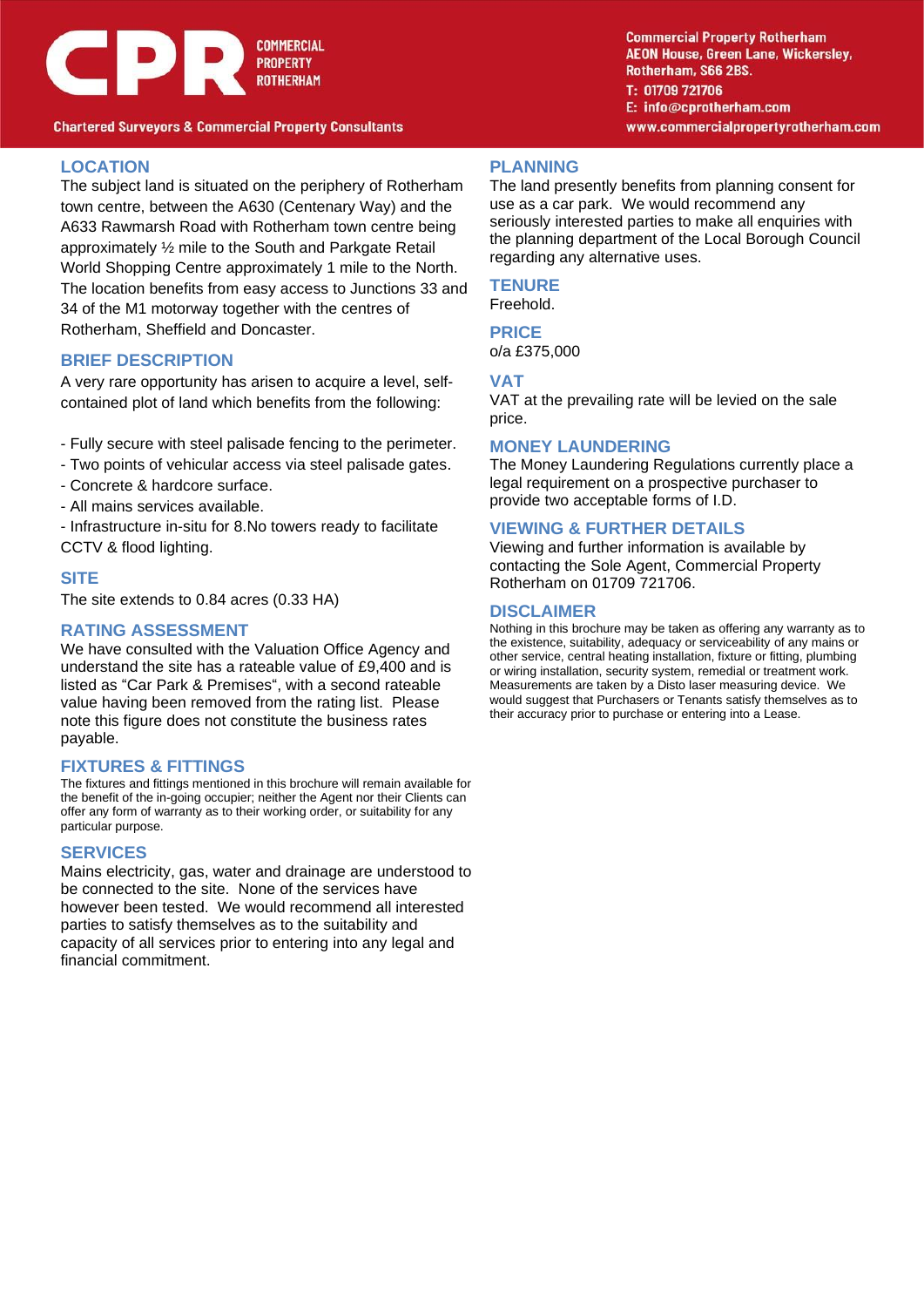

Commercial Property Rotherham<br>AEON House, Green Lane, Wickersley, Rotherham, S66 2BS. T: 01709 721706 E: info@cprotherham.com www.commercialpropertyrotherham.com